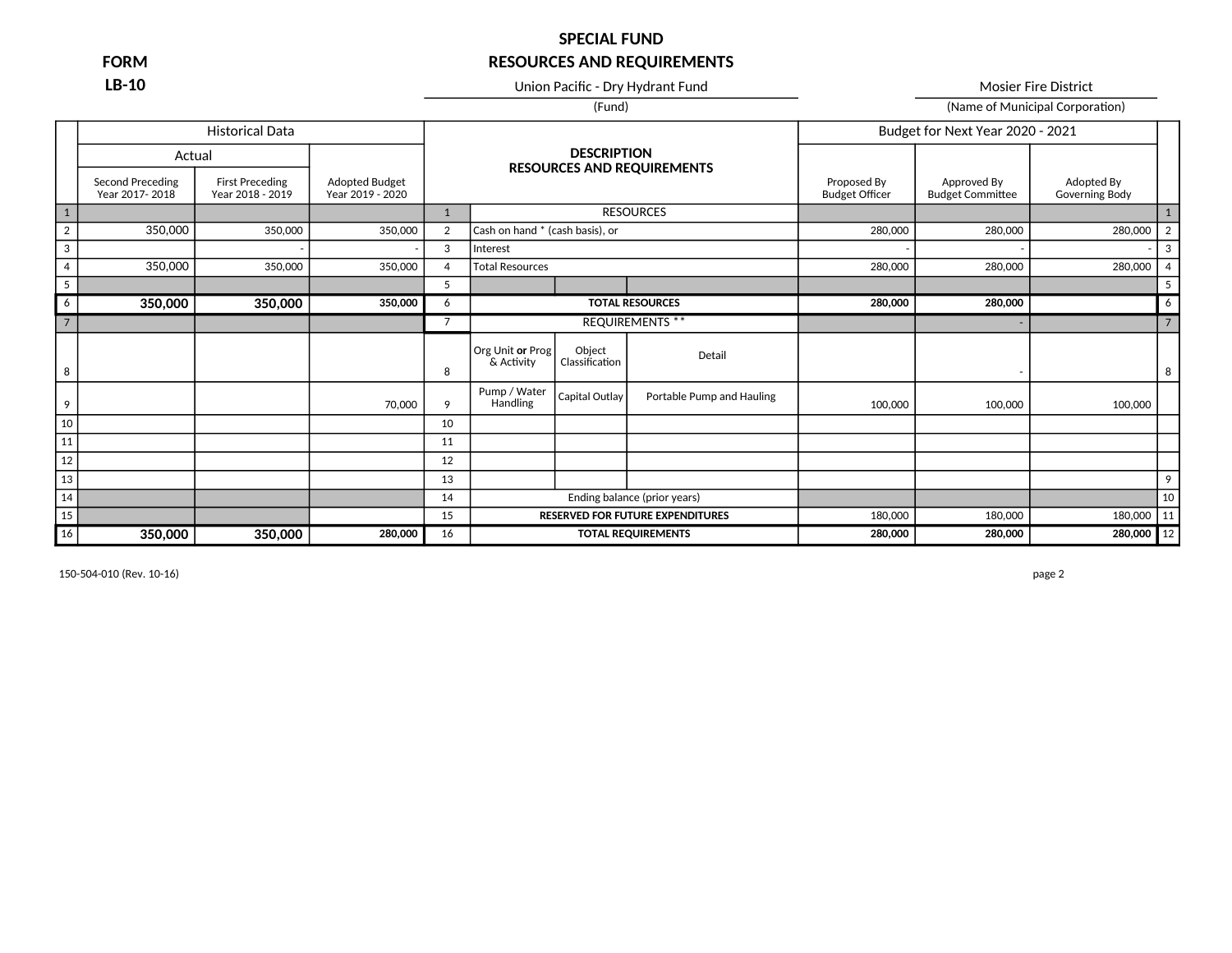**LB-10** Union Pacific - Equipment/Derailment Reimb Fund Mosier Fire District

(Fund) (Fund) (Name of Municipal Corporation)

|                |                                    | <b>Historical Data</b>                     |                                    |                |                                 |                          |                                                       |                                      | Budget for Next Year 2020 - 2021       |                              |                |
|----------------|------------------------------------|--------------------------------------------|------------------------------------|----------------|---------------------------------|--------------------------|-------------------------------------------------------|--------------------------------------|----------------------------------------|------------------------------|----------------|
|                | Actual                             |                                            |                                    |                |                                 | <b>DESCRIPTION</b>       |                                                       |                                      |                                        |                              |                |
|                | Second Preceding<br>Year 2017-2018 | <b>First Preceding</b><br>Year 2018 - 2019 | Adopted Budget<br>Year 2019 - 2020 |                |                                 |                          | <b>RESOURCES AND REQUIREMENTS</b>                     | Proposed By<br><b>Budget Officer</b> | Approved By<br><b>Budget Committee</b> | Adopted By<br>Governing Body |                |
| $\boxed{1}$    |                                    |                                            |                                    | 1              |                                 |                          | <b>RESOURCES</b>                                      |                                      |                                        |                              |                |
| $\overline{2}$ | 58,752                             | 58,752                                     | 58,752                             | $\overline{2}$ | Cash on hand * (cash basis), or |                          |                                                       | 58,752                               | 58,752                                 | 58,752                       | $\overline{2}$ |
| $\mathbf{3}$   |                                    |                                            |                                    | 3              |                                 |                          | Interest (calculated on Cap Reserve as part of total) |                                      |                                        |                              | 3              |
| $\overline{4}$ | 58,752                             | 58,752                                     | 58,752                             | 4              | <b>Total Resources</b>          |                          |                                                       | 58,752                               | 58,752                                 | 58,752                       | $\overline{4}$ |
| 5              |                                    |                                            |                                    | 5              |                                 |                          |                                                       |                                      |                                        |                              | -5             |
| 6              | 58,752                             | 58,752                                     | 58,752                             | 6              |                                 |                          | <b>TOTAL RESOURCES</b>                                | 58,752                               | 58,752                                 | 58,752                       | 6              |
| $\overline{7}$ |                                    |                                            |                                    |                |                                 |                          | <b>REQUIREMENTS **</b>                                |                                      |                                        |                              |                |
| 8              |                                    |                                            |                                    | 8              | Org Unit or Prog<br>& Activity  | Object<br>Classification | Detail                                                |                                      |                                        |                              | 8              |
|                |                                    |                                            |                                    |                | Pub Education                   |                          | <b>VMS</b>                                            | 2,500                                | 2,500                                  | 2,500                        |                |
| 9              |                                    |                                            |                                    | 9              | Equipment                       |                          | Fire Equipment                                        | 35,000                               | 35,000                                 | 35,000                       | 9              |
| 10             |                                    |                                            |                                    | 10             |                                 |                          | Ending balance (prior years)                          |                                      |                                        |                              | 10             |
| 11             |                                    |                                            | 58,752                             | 11             |                                 |                          | <b>RESERVED FOR FUTURE EXPENDITURES</b>               | 21,252                               | 21,252                                 | 21,252                       | 11             |
| $12\,$         | 58,752                             | 58,752                                     | 58,752                             | 12             |                                 |                          | <b>TOTAL REQUIREMENTS</b>                             | 58,752                               | 58,752                                 | 58,752 12                    |                |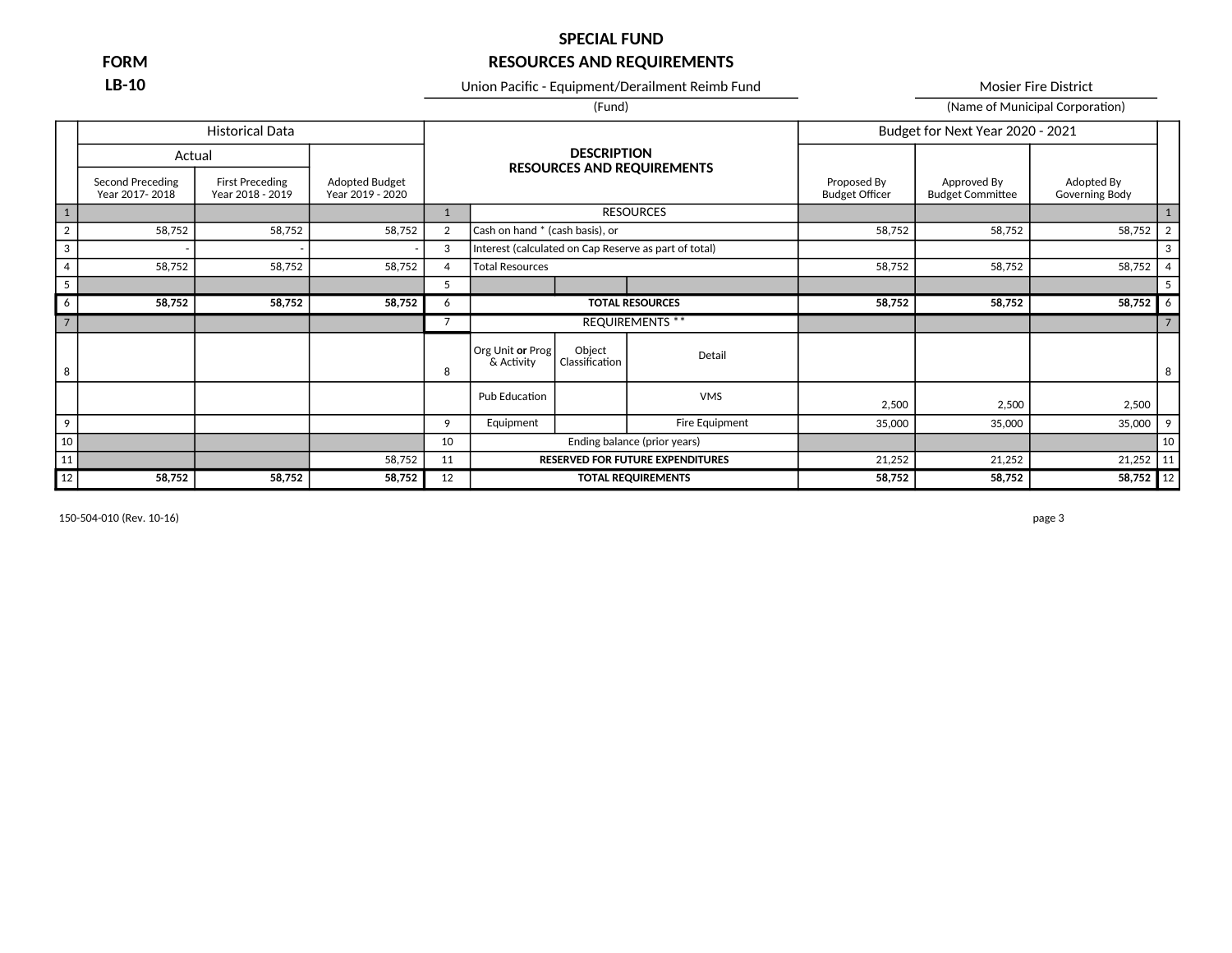**LB-10** Union Pacific - Joint Use Facility Fund Mosier Fire District

(Fund) (Fund) (Fund)

|                 |                                      | <b>Historical Data</b>              |                                    |                |                                 |                          |                                         |                                      | Budget for Next Year 2021 - 2022       |                                     |                |
|-----------------|--------------------------------------|-------------------------------------|------------------------------------|----------------|---------------------------------|--------------------------|-----------------------------------------|--------------------------------------|----------------------------------------|-------------------------------------|----------------|
|                 | Actual                               |                                     |                                    |                |                                 | <b>DESCRIPTION</b>       |                                         |                                      |                                        |                                     |                |
|                 | Second Preceding<br>Year 2018 - 2019 | First Preceding<br>Year 2019 - 2020 | Adopted Budget<br>Year 2020 - 2021 |                |                                 |                          | <b>RESOURCES AND REQUIREMENTS</b>       | Proposed By<br><b>Budget Officer</b> | Approved By<br><b>Budget Committee</b> | Adopted By<br><b>Governing Body</b> |                |
| $\mathbf{1}$    |                                      |                                     |                                    |                |                                 |                          | <b>RESOURCES</b>                        |                                      |                                        |                                     |                |
| $\overline{2}$  | 500,414                              | 500,414                             | 500,414                            | 2              | Cash on hand * (cash basis), or |                          |                                         | 510,293                              |                                        |                                     | $\overline{2}$ |
| 3               |                                      | 10,509                              | 10,509                             | 3              | Interest                        |                          |                                         | 7,000                                |                                        |                                     | 3              |
| $\overline{4}$  | 500,414                              | 510,923                             | 510,923                            | $\overline{4}$ | <b>Total Resources</b>          |                          |                                         | 517,293                              |                                        |                                     | $\overline{4}$ |
| 5               |                                      |                                     |                                    | 5              |                                 |                          |                                         |                                      |                                        |                                     |                |
| 6               | 500414                               | 510923                              | 510,923                            | 6              |                                 |                          | <b>TOTAL RESOURCES</b>                  | 517,293                              |                                        |                                     | 6              |
| $7\overline{ }$ |                                      |                                     |                                    | 7              |                                 |                          | <b>REQUIREMENTS **</b>                  |                                      |                                        |                                     |                |
| 8               |                                      |                                     |                                    | 8              | Org Unit or Prog<br>& Activity  | Object<br>Classification | Detail                                  |                                      |                                        |                                     | 8              |
| 9               |                                      |                                     |                                    | 9              |                                 |                          |                                         |                                      |                                        |                                     | 9              |
| 10              |                                      |                                     |                                    | 10             |                                 |                          | Ending balance (prior years)            |                                      |                                        |                                     | 10             |
| 11              |                                      |                                     | 510,923                            | 11             |                                 |                          | <b>RESERVED FOR FUTURE EXPENDITURES</b> | 517,293                              |                                        |                                     | 11             |
| 12              | 500414                               | 510923                              | 510,923                            | 12             |                                 |                          | <b>TOTAL REQUIREMENTS</b>               | 517,293                              |                                        |                                     | 12             |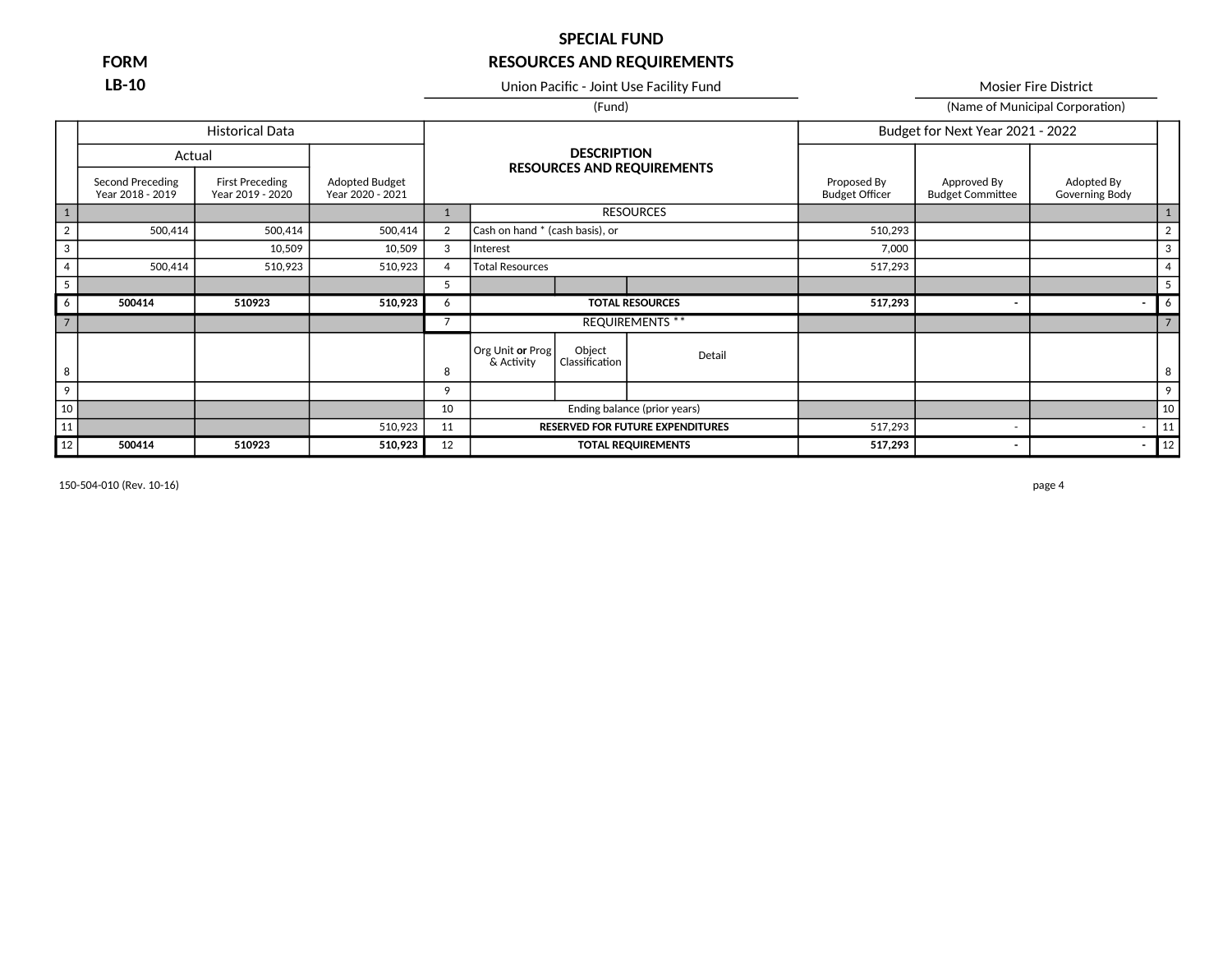**LB-10** Giswold Bequest Fund Giswold Bequest Fund Mosier Fire District

### (Fund) (Fund) (Fund) (Fund) (Name of Municipal Corporation) Historical Data **Budget for Next Year 2020 - 2021 DESCRIPTION RESOURCES AND REQUIREMENTS** Adopted Budget

|                | Actual                               |                                            |                                    |    |                                 | <b>DESCRIPTION</b>       | <b>RESOURCES AND REQUIREMENTS</b>       |                                      |                                        |                              |    |
|----------------|--------------------------------------|--------------------------------------------|------------------------------------|----|---------------------------------|--------------------------|-----------------------------------------|--------------------------------------|----------------------------------------|------------------------------|----|
|                | Second Preceding<br>Year 2017 - 2018 | <b>First Preceding</b><br>Year 2018 - 2019 | Adopted Budget<br>Year 2019 - 2020 |    |                                 |                          |                                         | Proposed By<br><b>Budget Officer</b> | Approved By<br><b>Budget Committee</b> | Adopted By<br>Governing Body |    |
|                |                                      |                                            |                                    |    |                                 |                          | <b>RESOURCES</b>                        |                                      |                                        |                              |    |
| $\overline{2}$ | 10,002                               | 10,002                                     | 10,002                             | 2  | Cash on hand * (cash basis), or |                          |                                         | 10,002                               | 10,002                                 | 10,002                       |    |
| 3              |                                      |                                            |                                    | 3  | Interest                        |                          |                                         |                                      |                                        |                              | 3  |
| $\overline{4}$ | 10,002                               | 10,002                                     | 10,002                             | 4  | <b>Total Resources</b>          |                          |                                         | 10,002                               | 10,002                                 | 10,002                       |    |
| -5             |                                      |                                            |                                    | C  |                                 |                          |                                         |                                      |                                        |                              |    |
| 6              | 10,002                               | 10,002                                     | 10,002                             | 6  |                                 |                          | <b>TOTAL RESOURCES</b>                  | 10,002                               | 10,002                                 | 10,002                       | -6 |
| $\overline{7}$ |                                      |                                            |                                    |    |                                 |                          | <b>REQUIREMENTS **</b>                  |                                      |                                        |                              |    |
| 8              |                                      |                                            |                                    | 8  | Org Unit or Prog<br>& Activity  | Object<br>Classification | Detail                                  |                                      |                                        |                              | 8  |
| 9              |                                      |                                            |                                    | 9  | Grant                           |                          | <b>Volunteer Grant</b>                  | 1,000                                | 1,000                                  | 1,000                        | 9  |
| 10             |                                      |                                            |                                    | 10 |                                 |                          | Ending balance (prior years)            |                                      |                                        |                              | 10 |
| 11             |                                      |                                            | 10,002                             | 11 |                                 |                          | <b>RESERVED FOR FUTURE EXPENDITURES</b> | 9,002                                | 9,002                                  | 9,002                        | 11 |
| 12             | 10,002                               | 10,002                                     | 10,002                             | 12 | <b>TOTAL REQUIREMENTS</b>       |                          | 10,002                                  | 10,002                               | 10,002 $\vert$ 12                      |                              |    |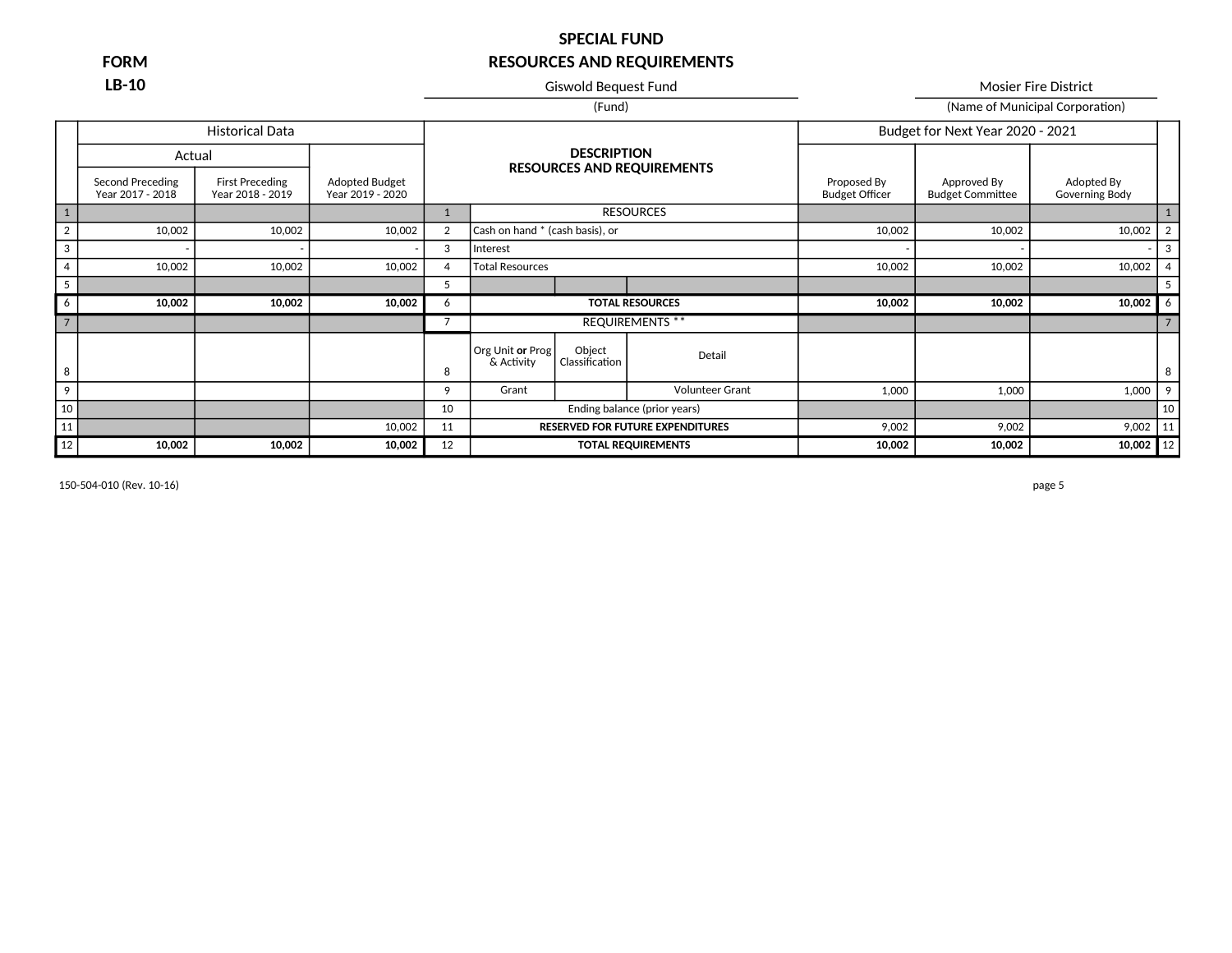**FORM** 

\_\_\_10-05\_on (date) \_06/28/2010\_for the following specified purpose:

Capital Purchases - Fire and Emergency Equipment Mosier Fire District November 2012 12:00 Capital Reserve Fund

## **LB-11 RESERVE FUND** Year this reserve fund will be reviewed to be continued or abolished. This fund is authorized and established by resolution / ordinance number **RESOURCES AND REQUIREMENTS** Date can not be more than 10 years after establishment.

Review Year: 2022

Ξ

### Capital Reserve Fund

(Fund) (Name of Municipal Corporation)

|                |                                             | <b>Historical Data</b>                     |                                         |                |                                            |                          |                                                                       |                                      | Budget for Next Year 2020 - 2021       |                              |
|----------------|---------------------------------------------|--------------------------------------------|-----------------------------------------|----------------|--------------------------------------------|--------------------------|-----------------------------------------------------------------------|--------------------------------------|----------------------------------------|------------------------------|
|                | Actual                                      |                                            |                                         |                |                                            | <b>DESCRIPTION</b>       |                                                                       |                                      |                                        |                              |
|                | <b>Second Preceding</b><br>Year 2017 - 2018 | <b>First Preceding</b><br>Year 2018 - 2019 | <b>Adopted Budget</b><br>Year 2019-2020 |                |                                            |                          | <b>RESOURCES AND REQUIREMENTS</b>                                     | Proposed By<br><b>Budget Officer</b> | Approved By<br><b>Budget Committee</b> | Adopted By<br>Governing Body |
| 1              |                                             |                                            |                                         | $\mathbf{1}$   |                                            |                          | <b>RESOURCES</b>                                                      |                                      |                                        |                              |
| $\overline{2}$ | 409,102                                     | 357,035                                    | 337,729                                 | 2              | Cash on hand * (cash basis), or            |                          |                                                                       | 318,423                              | 318,423                                | 318,423                      |
| 3              | 600                                         | 7,930                                      | 7,930                                   | 3              |                                            |                          | Interest (includes UP Dry Hydrant, and UP Equipment balances in calc) | 6,000                                | 6,000                                  | 6,000                        |
| 4              | 7,567                                       |                                            |                                         | $\overline{4}$ | <b>Transferred IN, from General Fund</b>   |                          |                                                                       |                                      |                                        |                              |
| 5              | 417,269                                     | 364,965                                    | 345,659                                 | 5              | Total Resources, except taxes to be levied |                          |                                                                       | 324,423                              | 324,423                                | 324,423                      |
| 6              |                                             |                                            |                                         | 6              |                                            |                          |                                                                       |                                      |                                        |                              |
| $\overline{7}$ | 417,269                                     | 364,965                                    | 345,659                                 | $\overline{7}$ |                                            |                          | <b>TOTAL RESOURCES</b>                                                | 324,423                              | 324,423                                | 324,423                      |
| 8              |                                             |                                            |                                         | 8              |                                            |                          | <b>REQUIREMENTS **</b>                                                |                                      |                                        |                              |
| 9              |                                             |                                            |                                         | 9              | Org. Unit or<br>Prog. & Activity           | Object<br>Classification | <b>Detail</b>                                                         |                                      |                                        |                              |
| 10             |                                             |                                            |                                         | 10             | Fire & Emergency                           | Capital Outlav           | Life Pak                                                              | 25,000                               | 25,000                                 | 25,000                       |
| 11             | 17,142                                      |                                            |                                         | 11             | Fire & Emergency                           | Transfer                 | <b>Transfer to Grant Fund</b>                                         |                                      |                                        |                              |
| 12             | 26,000                                      | 27,236                                     | 27,236                                  | 12             | Fire & Emergency                           | Debt Service             | Loan Payment                                                          | 27,236                               | 27,236                                 | 27,236                       |
|                |                                             |                                            |                                         |                |                                            |                          |                                                                       |                                      |                                        |                              |
| 13             | 374,127                                     | 337,729                                    | 318,423                                 | 13             | <b>Reserved for Future Expenditures</b>    |                          |                                                                       | 272,187                              | 272,187                                | 272,187                      |
| 14             |                                             |                                            |                                         | 14             | Ending balance (prior years)               |                          |                                                                       |                                      |                                        |                              |
| 15             |                                             |                                            |                                         | 15             |                                            |                          | UNAPPROPRIATED ENDING FUND BALANCE                                    |                                      |                                        |                              |
| 16             | 417,269                                     | 364,965                                    | 345,659                                 | 16             |                                            |                          | <b>TOTAL REQUIREMENTS</b>                                             | 324,423                              | 324,423                                | 324,423                      |

- page 5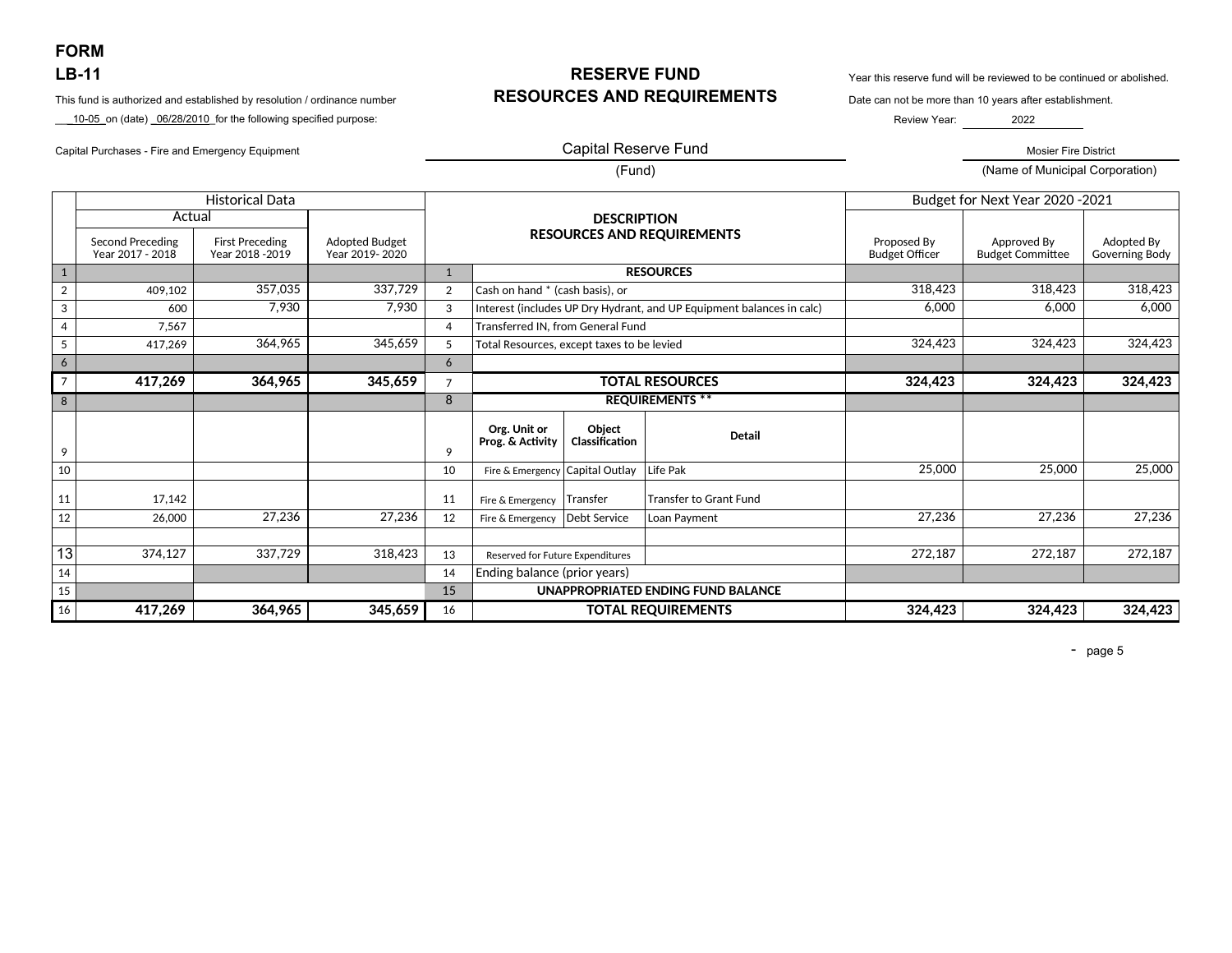**FORM** 

This fund is authorized and established by resolution / ordinance number **RESOURCES AND REQUIREMENTS** Date can not be more than 10 years after establishment.

\_\_10-05\_on (date) \_06/28/2010\_for the following specified purpose:

**LB-11 RESERVE FUND** Year this reserve fund will be reviewed to be continued or abolished.

Review Year: 2021

### Capital Reserve Fund Capital Purchases - Fire and Emergency Equipment Mosier Fire District November 2012 of Capital Reserve Fund Mosier Fire District Mosier Fire District

(Fund) (Name of Municipal Corporation)

|                |                                                       | <b>Historical Data</b>                     |                                         |                |                                            |                          |                                                                       |                                      | Budget for Next Year 2020 - 2021       |                              |
|----------------|-------------------------------------------------------|--------------------------------------------|-----------------------------------------|----------------|--------------------------------------------|--------------------------|-----------------------------------------------------------------------|--------------------------------------|----------------------------------------|------------------------------|
|                | Actual<br><b>Second Preceding</b><br>Year 2018 - 2019 | <b>First Preceding</b><br>Year 2019 - 2020 | <b>Adopted Budget</b><br>Year 2020-2021 |                |                                            | <b>DESCRIPTION</b>       | <b>RESOURCES AND REQUIREMENTS</b>                                     | Proposed By<br><b>Budget Officer</b> | Approved By<br><b>Budget Committee</b> | Adopted By<br>Governing Body |
| $\mathbf{1}$   |                                                       |                                            |                                         | $\mathbf{1}$   |                                            |                          | <b>RESOURCES</b>                                                      |                                      |                                        |                              |
| $\overline{2}$ | 409,102                                               | 357,035                                    | 357,035                                 | 2              | Cash on hand * (cash basis), or            |                          |                                                                       | 343,036                              | 343,036                                | 337,729                      |
| 5              | 600                                                   | 7,930                                      | 7,930                                   | 3              |                                            |                          | Interest (includes UP Dry Hydrant, and UP Equipment balances in calc) | 6.000                                | 7,930                                  | 7,930                        |
| 6              | 7,567                                                 |                                            |                                         | 4              | <b>Transferred IN, from General Fund</b>   |                          |                                                                       |                                      |                                        |                              |
| 10             | 417.269                                               | 364,965                                    | 364,965                                 | 5              | Total Resources, except taxes to be levied |                          |                                                                       | 349,036                              | 350,966                                | 345,659                      |
| 11             |                                                       |                                            |                                         | 6              |                                            |                          |                                                                       |                                      |                                        |                              |
| 13             | 417,269                                               | 364,965                                    | 364,965                                 | $\overline{7}$ |                                            |                          | <b>TOTAL RESOURCES</b>                                                | 349,036                              | 350,966                                | 345,659                      |
| 14             |                                                       |                                            |                                         | 8              |                                            |                          | <b>REQUIREMENTS **</b>                                                |                                      |                                        |                              |
| 15             |                                                       |                                            |                                         | 9              | Org. Unit or<br>Prog. & Activity           | Obiect<br>Classification | <b>Detail</b>                                                         |                                      |                                        |                              |
| 17             |                                                       |                                            |                                         | 10             | Fire & Emergency                           | <b>Capital Outlay</b>    | Life Pak                                                              | 25,000                               |                                        |                              |
| 18             | 17,142                                                |                                            |                                         | 11             | Fire & Emergency                           | Transfer                 | <b>Transfer to Grant Fund</b>                                         |                                      |                                        |                              |
| 20             | 26,000                                                | 27,236                                     | 27,236                                  | 12             | Fire & Emergency                           | <b>Debt Service</b>      | Loan Payment                                                          | 27,236                               | 27,236                                 | 27,236                       |
|                |                                                       |                                            |                                         |                |                                            |                          |                                                                       |                                      |                                        |                              |
| ₩#             | 374,127                                               | 337,729                                    | 337,729                                 | 13             | Reserved for Future Expenditures           |                          |                                                                       | 321,799                              | 323,729                                | 318,423                      |
| 22             |                                                       |                                            |                                         | 14             | Ending balance (prior years)               |                          |                                                                       |                                      |                                        |                              |
| 22             |                                                       |                                            |                                         | 15             |                                            |                          | <b>UNAPPROPRIATED ENDING FUND BALANCE</b>                             |                                      |                                        |                              |
| 23             | 417,269                                               | 364,965                                    | 364,965                                 | 16             |                                            |                          | <b>TOTAL REQUIREMENTS</b>                                             | 374,036                              | 350,966                                | 345,659                      |

page 5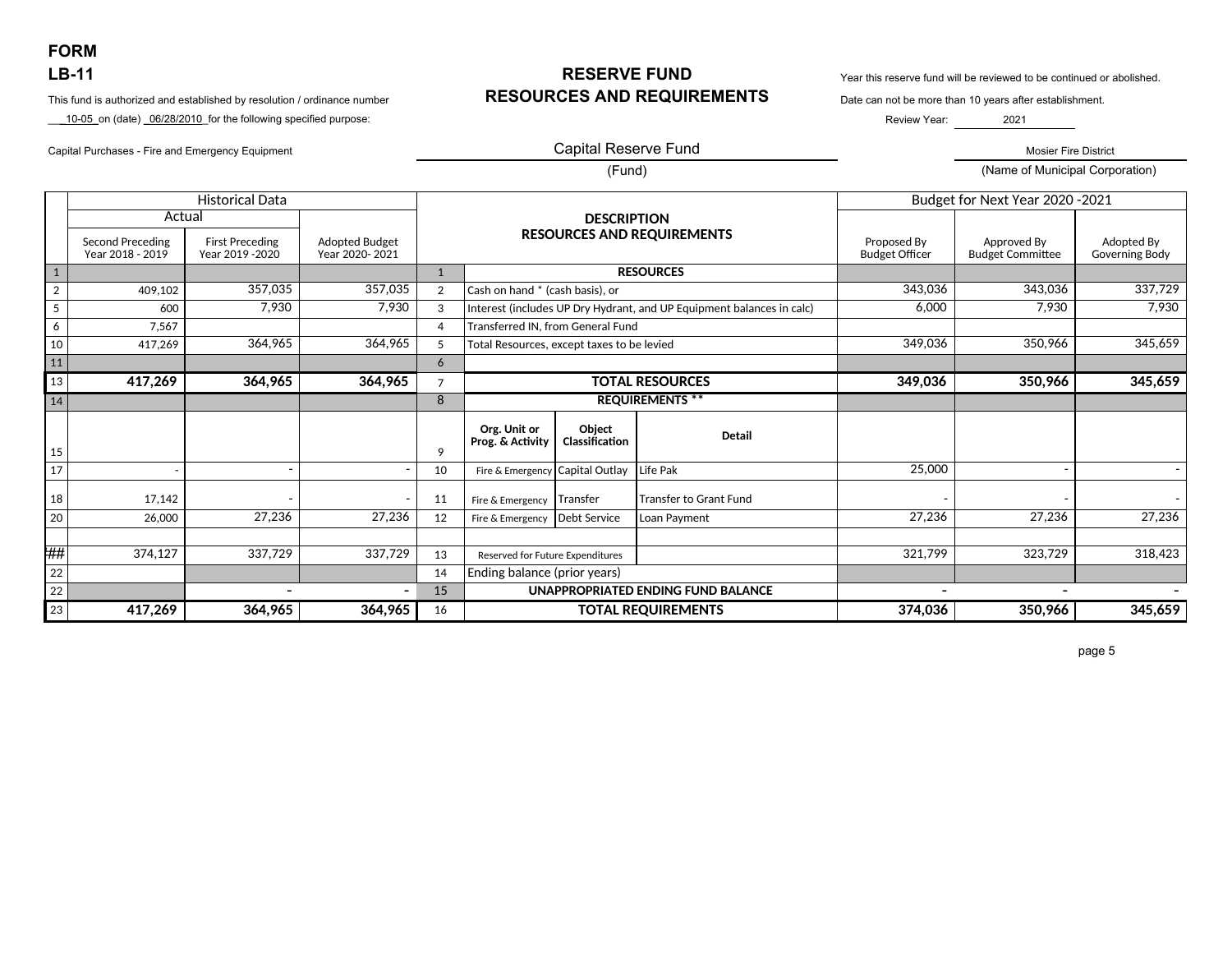**FORM**

## **LB-20 RESOURCES**

## **General Fund**

(Fund) **Mosier Fire District**

(Name of Municipal Corporation)

|                          |                  | <b>Historical Data</b>                     |                                                 |    |                                                  |                                      | Budget for Next Year 2021 - 2022       |                              |
|--------------------------|------------------|--------------------------------------------|-------------------------------------------------|----|--------------------------------------------------|--------------------------------------|----------------------------------------|------------------------------|
|                          | Actual           |                                            |                                                 |    |                                                  |                                      |                                        |                              |
|                          | Year 2018 - 2019 | <b>First Preceding</b><br>Year 2019 - 2020 | Adopted Budget<br>This Year<br>Year 2020 - 2021 |    | <b>RESOURCE DESCRIPTION</b>                      | Proposed By<br><b>Budget Officer</b> | Approved By<br><b>Budget Committee</b> | Adopted By<br>Governing Body |
|                          |                  |                                            |                                                 |    |                                                  |                                      |                                        |                              |
|                          | 77,940           | 77,940                                     | 43,942                                          |    | Available cash on hand* (cash basis) or          | 200,000                              |                                        |                              |
| 2                        |                  |                                            | 8,000                                           |    | Previously levied taxes estimated to be received | 5,000                                |                                        |                              |
| 3                        | 24               | 24                                         | $\overline{\phantom{0}}$                        | 3  | Interest                                         |                                      |                                        |                              |
| $\overline{a}$           |                  |                                            |                                                 | 4  | <b>OTHER RESOURCES</b>                           |                                      |                                        |                              |
| 5                        |                  |                                            |                                                 |    |                                                  |                                      |                                        |                              |
| 6                        | 500              | 500                                        | 500                                             |    | Non-Tax Revenue                                  | 500                                  |                                        |                              |
| $\overline{\phantom{a}}$ | 78,464           | 78,464                                     | 52,442                                          |    | Total resources, except taxes to be levied       |                                      |                                        |                              |
| 8                        | 200,182          | 200,182                                    | 215,000                                         |    | Taxes estimated to be received                   | 215,000                              |                                        |                              |
| 9                        |                  |                                            |                                                 | 9  | Taxes collected in year levied                   |                                      |                                        |                              |
| 10                       | 357,110          | 357,110                                    | 267,442                                         | 10 | <b>TOTAL RESOURCES</b>                           | 415,500                              |                                        |                              |

Page 7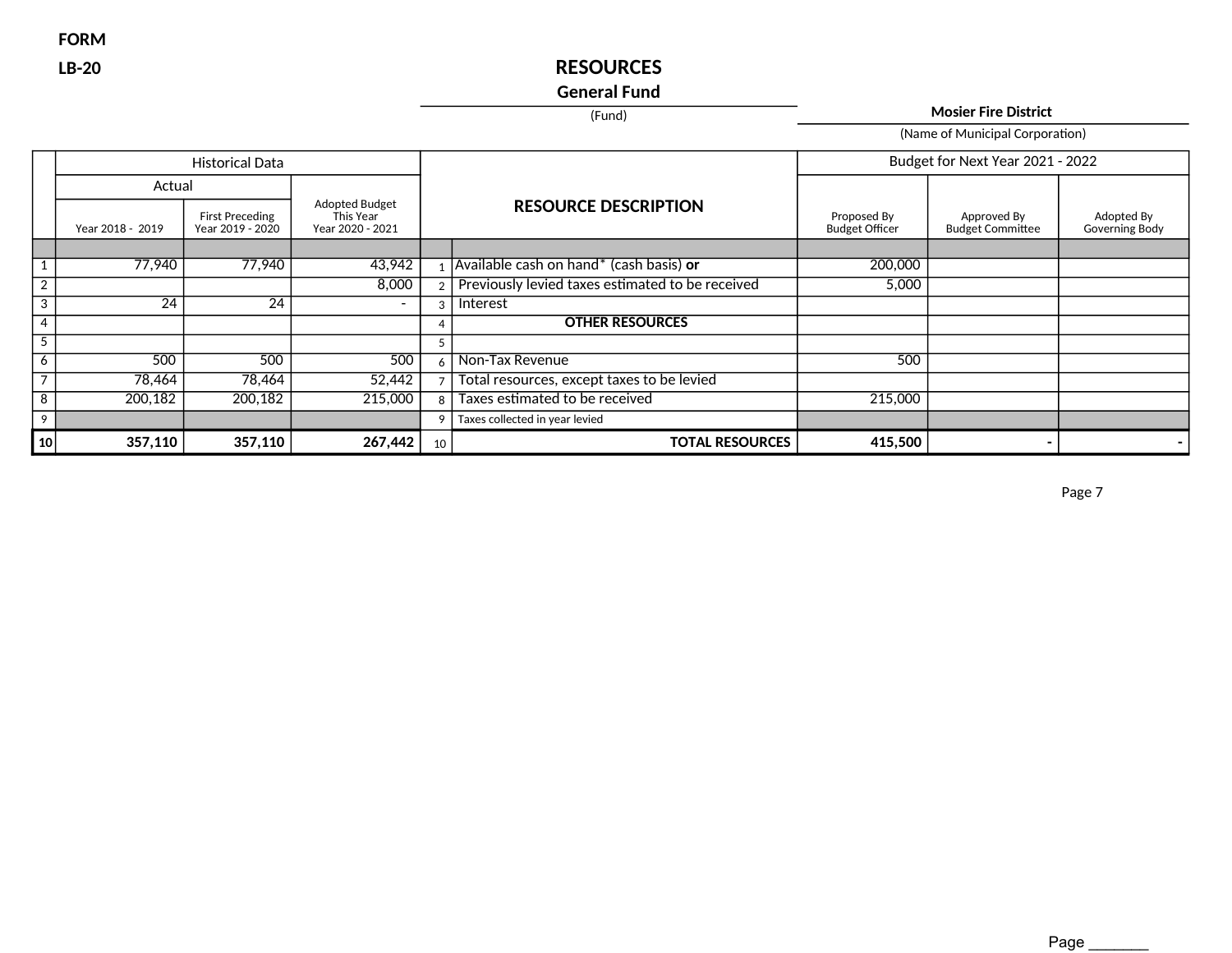### **REQUIREMENTS SUMMARY**

### **FORM**

### **ALLOCATED** TO AN ORGANIZATIONAL UNIT OR PROGRAM & ACTIVITY

**LB-30** General Fund General Fund Mosier Fire District

(name of fund)

|                 |                  | <b>Historical Data</b> |                       |                |                                                       |                       | Budget For Next Year 2020-2021 |                       |                 |
|-----------------|------------------|------------------------|-----------------------|----------------|-------------------------------------------------------|-----------------------|--------------------------------|-----------------------|-----------------|
|                 | Actual           |                        | <b>Adopted Budget</b> |                | <b>REQUIREMENTS FOR:</b>                              |                       |                                |                       |                 |
|                 | Second Preceding | <b>First Preceding</b> | This Year             |                | (MFD Fire and Emergency Services)                     | Proposed By           | Approved By                    | Adopted By            |                 |
|                 | Year 2017 - 2018 | Year 2018 - 2019       | 2019-2020             |                |                                                       | <b>Budget Officer</b> | <b>Budget Committee</b>        | <b>Governing Body</b> |                 |
| $\mathbf{1}$    |                  |                        |                       | $\mathbf{1}$   | <b>PERSONNEL SERVICES</b>                             |                       |                                |                       | $\mathbf{1}$    |
| $\overline{2}$  | 51.672           | 62.588                 | 62.588                | $\overline{2}$ | Fire Chief (Salary, Social Security & Medicare)       | 63,400                | 63,400                         | 63,400                | $\overline{2}$  |
| $\overline{3}$  | 8,074            | 7.800                  | $\mathbf 0$           | 3              | Bookkeeper (Salary, Social Security & Medicare)       | $\mathbf 0$           | $\Omega$                       | $\Omega$              | $\overline{4}$  |
| $\overline{4}$  | 3,768            | 3,100                  | $\mathbf 0$           | $\overline{4}$ | Clerk/Recorder (Salary, Social Security & Medicare)   | $\mathbf 0$           | $\mathbf 0$                    | $\mathbf 0$           | $\mathbf{3}$    |
| 5               | 7,070            |                        | $\mathbf 0$           | 5              | Training Officer (Salary, Social Security & Medicare) | $\mathbf 0$           | $\mathbf 0$                    | $\mathbf 0$           | $5\overline{)}$ |
| 6               | 39               | 72                     | 72                    | 6              | Payroll Direct Deposit Fees                           | 72                    | 72                             | 72                    | $\overline{6}$  |
| $\overline{7}$  | 12,000           | 19,200                 | 19,200                | $\overline{7}$ | Health Insurance Benefits (Health, life AD&D)         | 19,200                | 19,200                         | 19,200                | $\overline{7}$  |
| 8               | $\Omega$         | 2610                   | 2,850                 | 8              | Vacation Accrued Capped at 200 hours                  | 5,590                 | 5.590                          | 5.590                 | 8               |
| 9               | $\Omega$         | 3800                   | 3,800                 | 9              | Sick Accrued                                          | $\overline{0}$        | $\Omega$                       | $\Omega$              | 9               |
| 10              | 4,661            | 5,600                  | 5,635                 | 10             | <b>PERS Retirement Benefits</b>                       | 9,123                 | 9,123                          | 9,123                 | 10              |
| 11              | 590              | 671                    | 671                   | 11             | Unemployment Insurance                                | 671                   | 671                            | 671                   | 11              |
| 12              | 63               | 36                     | 36                    | 12             | Oregon Worker's Benefit Fund                          | 36                    | 36                             | 36                    | 12              |
| 13              | 87,937           | 105,477                | 94,852                | 13             | <b>TOTAL PERSONNEL SERVICES</b>                       | 98,092                | 98,092                         | 98,092                | 13              |
| 14              | 1.45             | 1.00                   | 1.0                   | 14             | <b>Total Full-Time Equivalent (FTE)</b>               | 1.0                   | 1.0                            | 1.0                   | 14              |
| $\overline{15}$ |                  |                        |                       | 15             | <b>MATERIALS AND SERVICES</b>                         |                       |                                |                       | 15              |
| 16              | 2,787            | 1,224                  | 5,000                 |                | 16 Electricity                                        | 2,500                 | 2,500                          | 2,500                 | 16              |
| $17\,$          | 3,452            | 2,965                  | 6,000                 | 17             | Propane                                               | 4,752                 | 4,752                          | 4,752                 | 17              |
| 18              | 4,087            | 4,915                  | 7,000                 | 18             | Vehicle Fuel                                          | $\mathbf 0$           | $\mathbf 0$                    | $\mathbf 0$           | 18              |
| 19              | 1,446            | 1,178                  | 2,400                 | 19             | l Cell Phones                                         | 2,000                 | 2,000                          | 2,000                 | 19              |
| 20              | 16.132           | 1,405                  | 5,000                 | 20             | Legal Fees                                            | 2,000                 | 2,000                          | 2,000                 | $\overline{20}$ |
| 21              | 2,715            | 3,942                  | 10,450                | 21             | <b>Contracted Services</b>                            | 7,500                 | 7,500                          | 7,500                 | 21              |
| 22              | $\mathbf 0$      | 1,151                  | 5,000                 | 22             | New Station Development                               | $\mathbf 0$           | $\mathbf 0$                    | $\mathbf 0$           | 22              |
| 23              | 40               | 6,750                  | 5,000                 | 23             | Audit                                                 | 7,000                 | 7,000                          | 7,000                 | 23              |
| 24              | 13,036           | 11,879                 | 20,000                | 24             | Fire Response Vehicles (Repairs & Fuel)               | 15,000                | 15,000                         | 15,000                | 24              |
| 25              | 1.383            | 4,882                  | 5,000                 | 25             | Other Equipment                                       | 6,000                 | 6,000                          | 6,000                 | $\overline{25}$ |
| 26              | 2,682            | 3,912                  | 7,000                 | 26             | Buildings                                             | 5,000                 | 5,000                          | 5,000                 | 26              |
| 27              | $\Omega$         | $\Omega$               | 2,000                 | 27             | Biomed Maintenance                                    | 2,000                 | 2,000                          | 2.000                 | 27              |
| 28              | 5,984            | 6,869                  | 7,000                 | 28             | Vehicle Insurance                                     | 7,000                 | 7,000                          | 7,000                 | $\overline{28}$ |
| 29              | 2,698            | 2,315                  | 4,000                 | 29             | Property Liability Insurance                          | 4,000                 | 4,000                          | 4,000                 | 29              |
| 30              | 1,896            | 6,901                  | 5,000                 | 30             | Workers Comp (credit balance being applied)           | 8,300                 | 8,300                          | 8,300                 | 30              |
| 31              | 161              | $\mathbf 0$            | 6,000                 | 31             | Group Life/Life Flight                                | $\mathbf 0$           | $\mathbf 0$                    | $\mathbf 0$           | 31              |
| 32              | 2.607            | 768                    | 3,500                 | 32             | Office                                                | 4,000                 | 4,000                          | 4.000                 | 32              |
| 33              | $\mathbf 0$      | 3,500                  | 4,000                 | 33             | Chief Training                                        | 3,600                 | 3,600                          | 3,600                 | 33              |
| 34              | 2,592            | 2,027                  | 5,400                 | 34             | <b>Volunteer Training</b>                             | 3,600                 | 3,600                          | 3,600                 | 34              |
| 35              | 751              | 2,195                  | 3,000                 | 35             | <b>Training Travel</b>                                | 3,600                 | 3,600                          | 3,600                 | 35              |
| 36              | 2,000            | 6,736                  | 6,000                 | 36             | Tuition & Instruction                                 | 3,600                 | 3,600                          | 3,600                 | 36              |
| $\overline{37}$ | 2.560            | 3,177                  | 5,000                 | 37             | <b>Credentialing Costs</b>                            | 2,100                 | 2,100                          | 2,100                 | $\overline{37}$ |
| 38              | 133              | 60                     | 3,000                 | 38             | Volunteer Health & Wellness                           | 1,300                 | 1,300                          | 1,300                 | $\overline{38}$ |
| 39              | 375              | 343                    | 1,500                 | 39             | Volunteer Discretionary                               | 1,000                 | 1,000                          | 1,000                 | 39              |
| 40              | $\mathbf 0$      | $\mathbf 0$            | $\mathbf 0$           | 40             | Contributions (Paid by MFD)                           | $\mathbf 0$           | $\mathbf 0$                    | $\mathbf 0$           | 40              |
| 41              | 1,138            | 2,667                  | 2,200                 | 41             | Dues, Fees & Subscriptions                            | 2,000                 | 2,000                          | 2,000                 | 41              |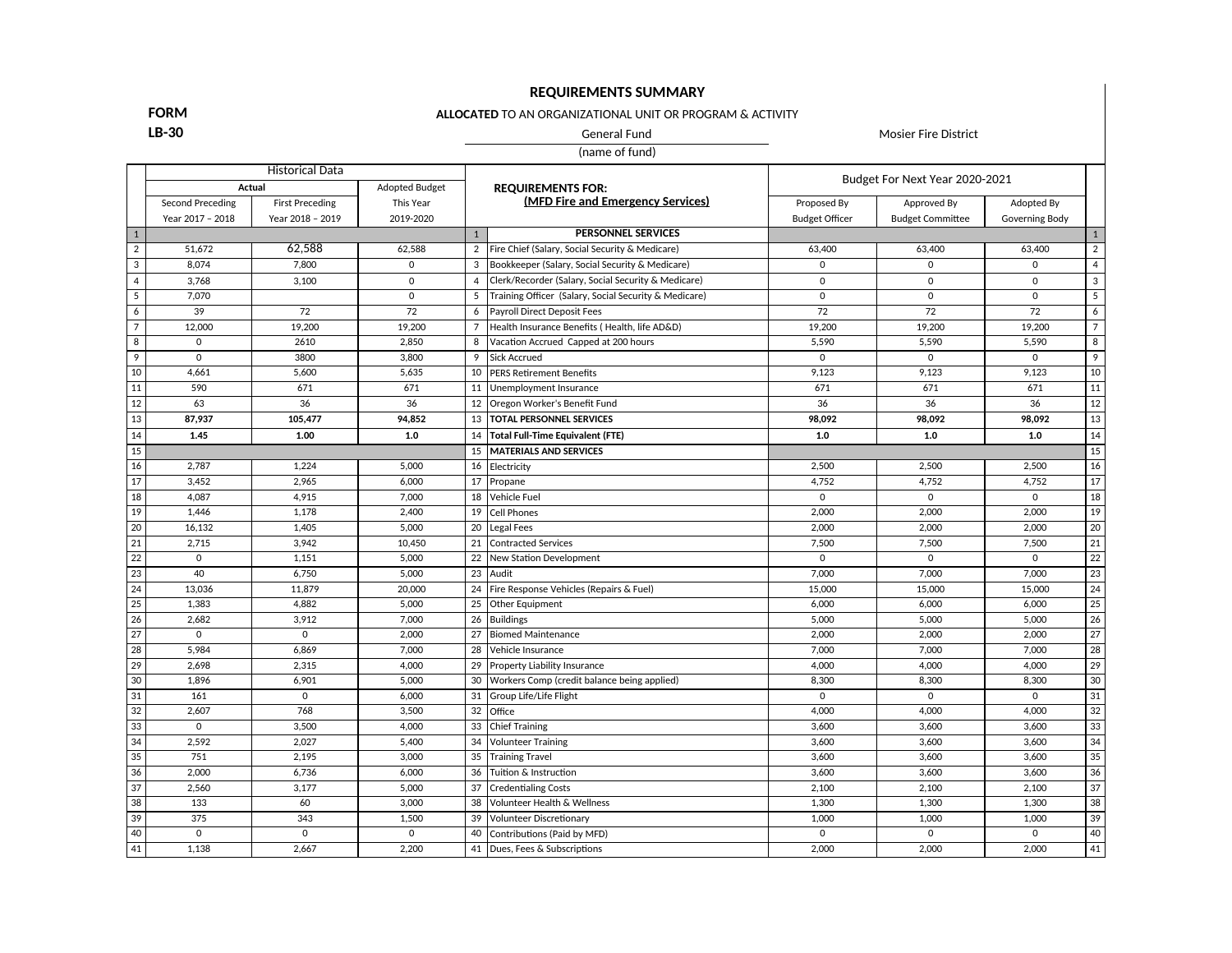| 42 | 186     | 780      | 1.500   |    | 42 Board Training                                 | 500      | 500     | 500      | 42 |
|----|---------|----------|---------|----|---------------------------------------------------|----------|---------|----------|----|
| 43 | 3.277   | $\Omega$ | 2,000   |    | 43 Board Contracted Services                      | 500      | 500     | 500      | 43 |
| 44 |         | $\Omega$ | 1,500   |    | 44 Election                                       | $\Omega$ | 0       | $\Omega$ | 44 |
| 45 | 40      | 40       | 200     |    | 45 Bank Service Charges                           | 200      | 200     | 200      | 45 |
| 46 | 402     | 859      | 2,000   |    | 46 Advertising/Public Education                   | 2,500    | 2,500   | 2,500    | 46 |
| 47 | 16.277  | 5.329    | 15,000  |    | 47   Fire Supplies                                | 5,000    | 5,000   | 5,000    | 47 |
| 48 | 6.695   | 2,334    | 9.000   |    | 48   EMS Supplies                                 | 5,000    | 5,000   | 5,000    | 48 |
| 49 | 4.700   | 759      | 10,000  |    | 49   PPE Purchase & Replacement                   | 5,000    | 5,000   | 5,000    | 49 |
| 50 | 1.462   | 3.267    | 7.000   |    | 50 Communication Equipment Purchase & Replacement | 5,000    | 5,000   | 5,000    | 50 |
| 51 | 103.694 | 95,129   | 183,650 | 51 | <b>TOTAL MATERIALS AND SERVICES</b>               | 121,552  | 121.552 | 121,552  | 51 |
| 52 |         |          |         |    | 52 CAPITAL OUTLAY                                 |          |         |          | 52 |
| 53 |         |          |         | 53 |                                                   |          |         |          | 53 |
| 54 |         |          |         |    | 54   TOTAL CAPITAL OUTLAY                         | o        | 0       | Ω        | 54 |
| 55 | 191,631 | 200,606  | 278,502 | 55 | <b>ORGANIZATIONAL UNIT / ACTIVITY TOTAL</b>       | 219,795  | 219,795 | 219,795  | 55 |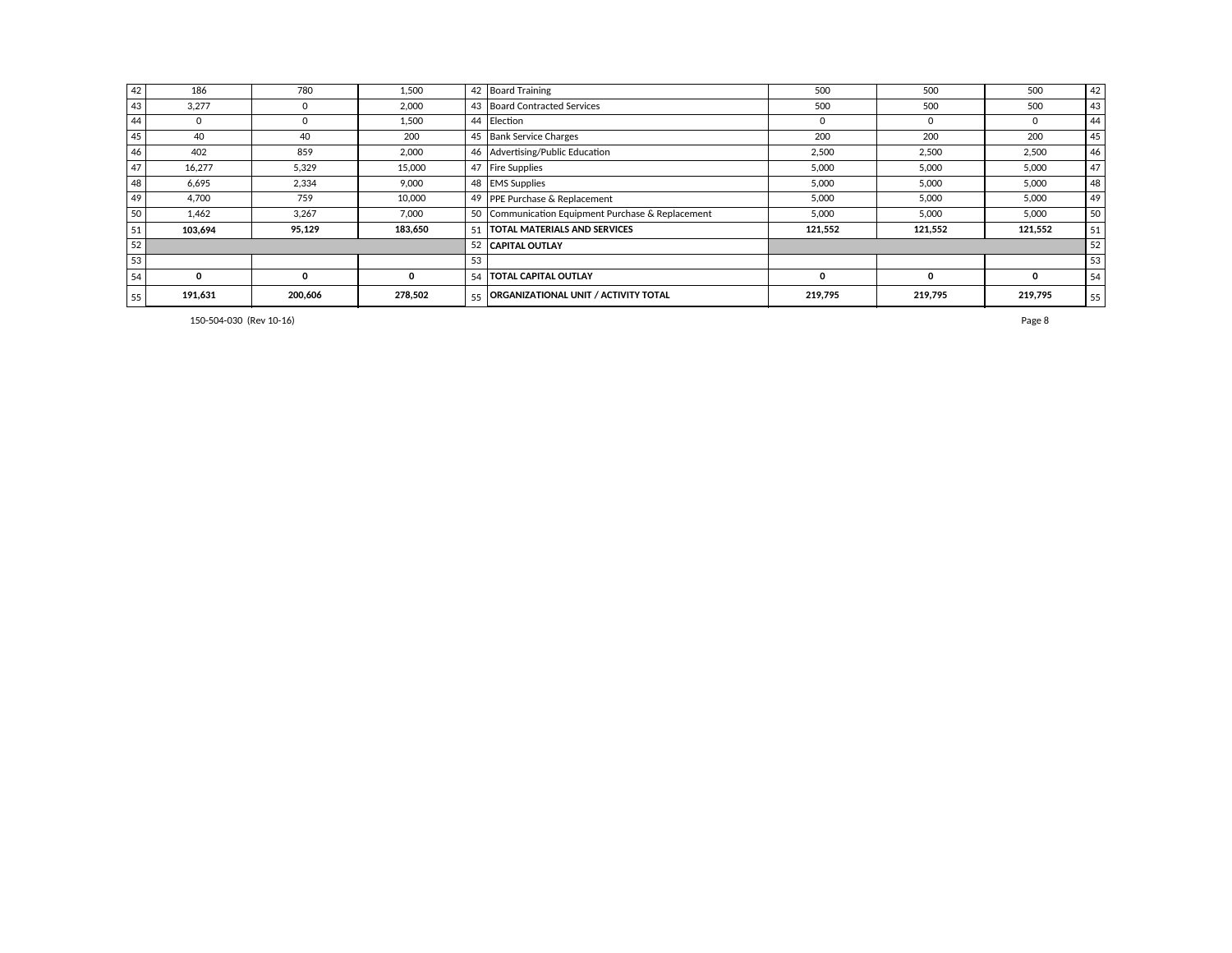### **REQUIREMENTS SUMMARY**

**FORM**

**NOT ALLOCATED** TO AN ORGANIZATIONAL UNIT OR PROGRAM

**LB-30** Mosier Fire District Contract According Mosier Fire District Contract According Mosier Fire District

(name of fund)

|                         |                         | <b>Historical Data</b> |                |                |                                                              |                       | Budget For Next Year 2020 - 2021 |                |
|-------------------------|-------------------------|------------------------|----------------|----------------|--------------------------------------------------------------|-----------------------|----------------------------------|----------------|
|                         | Actual                  |                        | Adopted Budget |                | <b>REQUIREMENTS DESCRIPTION</b>                              |                       |                                  |                |
|                         | Actual                  |                        | Adopted Budget |                |                                                              | Proposed By           | Approved By                      | Adopted By     |
|                         | <b>Second Preceding</b> | <b>First Preceding</b> | This Year      |                |                                                              | <b>Budget Officer</b> | <b>Budget Committee</b>          | Governing Body |
| $\mathbf{1}$            | Year 2017 - 2018        | Year 2018 - 2019       | 2019 -- 2020   | $\mathbf{1}$   | PERSONNEL SERVICES NOT ALLOCATED                             |                       |                                  |                |
| $\overline{2}$          |                         |                        |                | $\overline{2}$ |                                                              |                       |                                  |                |
| 3                       |                         |                        |                | 3              |                                                              |                       |                                  |                |
| $\overline{\mathbf{4}}$ | $\pmb{0}$               | 0                      | 0              | $\overline{4}$ | <b>TOTAL PERSONNEL SERVICES</b>                              | 0                     | 0                                | 0              |
| 5                       |                         |                        |                |                | 5   Total Full-Time Equivalent (FTE)                         |                       |                                  |                |
| 6                       |                         |                        |                | 6              | MATERIALS AND SERVICES NOT ALLOCATED                         |                       |                                  |                |
| $\overline{7}$          |                         |                        |                | $\overline{7}$ |                                                              |                       |                                  |                |
| 8                       |                         |                        |                | 8              |                                                              |                       |                                  |                |
| 9                       | $\mathbf 0$             | 0                      | 0              | 9              | <b>TOTAL MATERIALS AND SERVICES</b>                          | $\mathbf 0$           | 0                                | $\mathbf 0$    |
| 10                      |                         |                        |                | ${\bf 10}$     | CAPITAL OUTLAY NOT ALLOCATED                                 |                       |                                  |                |
| 11                      |                         |                        |                | 11             |                                                              |                       |                                  |                |
| 12                      |                         |                        |                | 12             |                                                              |                       |                                  |                |
| 13                      | 0                       | 0                      | 0              |                | 13 TOTAL CAPITAL OUTLAY                                      | $\mathbf 0$           | $\mathbf 0$                      | $\mathbf 0$    |
| 14                      |                         |                        |                | 14             | <b>DEBT SERVICE</b>                                          |                       |                                  |                |
| 15                      |                         |                        |                | 15             |                                                              |                       |                                  |                |
| 16                      |                         |                        |                | 16             |                                                              |                       |                                  |                |
| 17                      | 0                       | 0                      | $\mathbf 0$    |                | 17 TOTAL DEBT SERVICE                                        | $\mathbf 0$           | $\mathbf 0$                      | $\mathbf 0$    |
| 18                      |                         |                        |                | 18             | SPECIAL PAYMENTS                                             |                       |                                  |                |
| 19                      |                         |                        |                | 19             |                                                              |                       |                                  |                |
| 20                      |                         |                        |                | 20             |                                                              |                       |                                  |                |
| 21                      | $\mathbf 0$             | 0                      | 0              |                | 21 TOTAL SPECIAL PAYMENTS                                    | $\mathbf 0$           | $\mathbf 0$                      | $\mathbf 0$    |
| 22                      |                         |                        |                | 22             | <b>INTERFUND TRANSFERS</b>                                   |                       |                                  |                |
| 23                      | 0                       |                        | $\mathbf 0$    |                | 23 Transfers to Capital Reserve Fund                         | $\mathbf 0$           |                                  |                |
| 24                      |                         |                        |                |                | 24 Transfers from Capital Reserve General Fund               | $\mathsf{O}\xspace$   |                                  |                |
| 25                      |                         |                        |                | 25             |                                                              |                       |                                  |                |
| 26                      |                         |                        |                | 26             |                                                              |                       |                                  |                |
| 27                      |                         |                        |                | 27             |                                                              |                       |                                  |                |
| 28                      | $\mathbf 0$             |                        | $\mathbf 0$    |                | 28 TOTAL INTERFUND TRANSFERS                                 | $\mathbf 0$           | $\mathbf 0$                      | $\mathbf 0$    |
| 29                      |                         | 30,000                 | 17,000         |                | 29 OPERATING CONTINGENCY                                     | 17,000                | 17,000                           | 17,000         |
| 30                      | 0                       | 30,000                 | 17,000         |                | 30 Total Requirements NOT ALLOCATED                          | 17,000                | 17,000                           | 17,000         |
| 31                      | 128,471                 | 288,471                | 297,767        |                | 31 Total Requirements for ALL Org. Units/Progams within fund | 219,795               | 219,795                          | 219,795        |
| 32                      |                         |                        |                |                | 32 Reserved for future expenditure                           |                       |                                  |                |
| 33                      |                         |                        |                |                | 33 Ending balance (prior years)                              |                       |                                  |                |
| 34                      |                         |                        |                |                | 34 UNAPPROPRIATED ENDING FUND BALANCE                        | 30,647                | 30,647                           | 30,647         |
| 35                      | 128,471                 | 318,471                | 314,767        |                | 35   TOTAL REQUIREMENTS                                      | 267,442               | 267,442                          | 267,442        |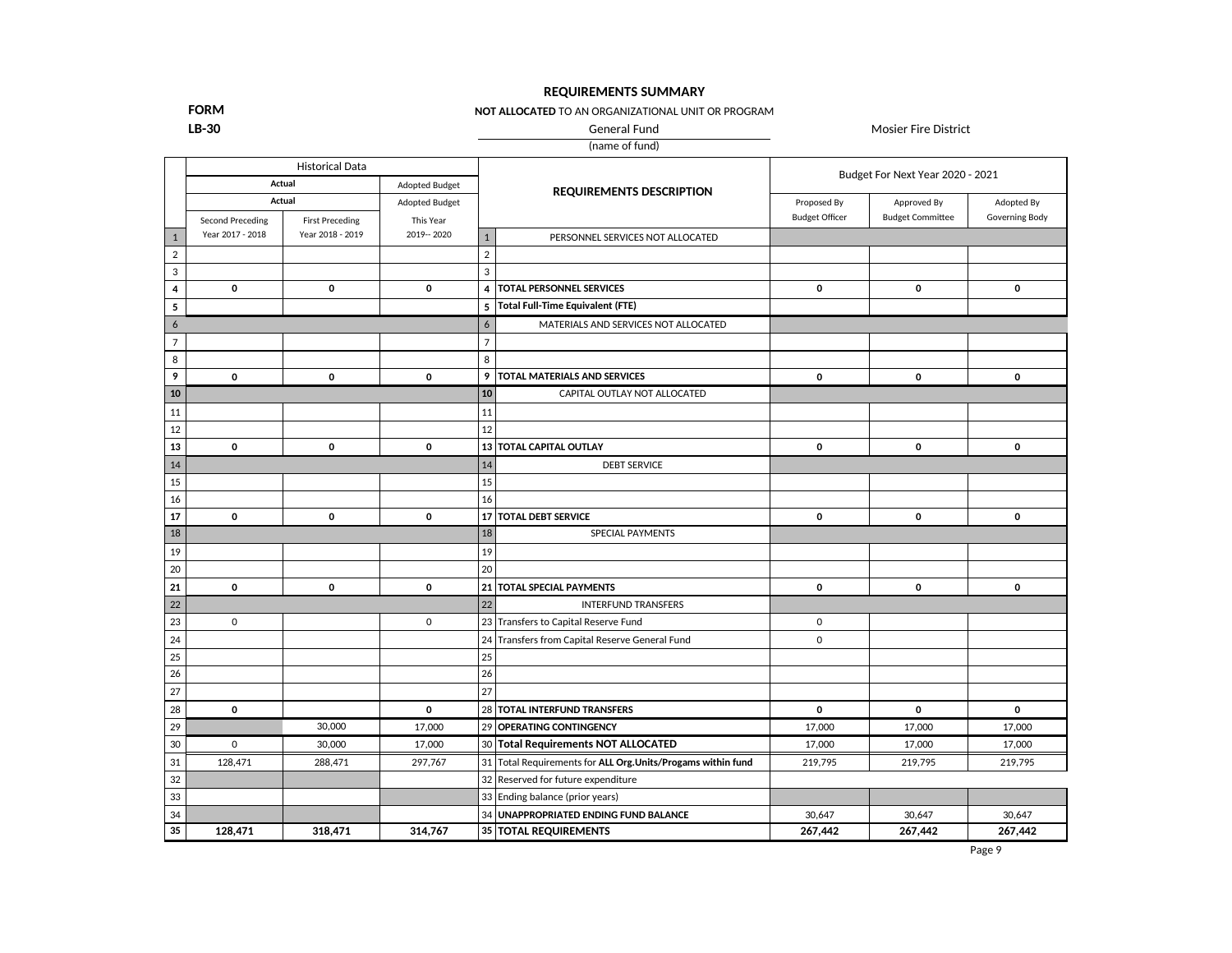## **Notice of Property Tax and Certification of Intent to Impose a Tax, Fee, Assessment or Charge on Property**



**FORM LB-50 2020-2021**

 $\Box$  Check here if this is

**.** Be sure to read instructions in the Notice of Property Tax Levy Forms and Instruction booklet **and an amended form.** 

| The                | <b>Mosier Fire District</b> | has the responsibility and authority to place the following property tax, fee, charge or assessment |       |                   |                             |
|--------------------|-----------------------------|-----------------------------------------------------------------------------------------------------|-------|-------------------|-----------------------------|
|                    | <b>District Name</b>        |                                                                                                     |       |                   |                             |
| on the tax roll of | Wasco                       | County. The property tax, fee, charge or assessment is categorized as stated by this form.          |       |                   |                             |
|                    | County Name                 |                                                                                                     |       |                   |                             |
|                    | Po Box 689                  | <b>Mosier</b>                                                                                       | ΟR    | 97040             |                             |
|                    | Mailing Address of District | City                                                                                                | State | ZIP code          | Date                        |
|                    | <b>Michial Renault</b>      | <b>Fire Chief</b>                                                                                   |       | 541-478-3333      | mike.renault@mosierfire.cor |
|                    | Contact Person              | Title                                                                                               |       | Daytime Telephone | Contact Person E-Mail       |

**CERTIFICATION -** You **must** check one box if your district is subject to Local Budget Law.

 $\Box$  The tax rate or levy amounts certified in Part I are within the tax rate or levy amounts approved by the budget committee.

The tax rate or levy amounts certified in Part I were changed by the governing body and republished as required in ORS 294.456.

| <b>PART I: TAXES TO BE IMPOSED</b>                                                               | Subject to<br><b>General Government Limits</b><br>Rate - or - Dollar Amount |                                                 |
|--------------------------------------------------------------------------------------------------|-----------------------------------------------------------------------------|-------------------------------------------------|
| Rate per \$1,000 or Total dollar amount levied (within permanent rate limit)                     | 1.65                                                                        |                                                 |
|                                                                                                  |                                                                             |                                                 |
|                                                                                                  | 3                                                                           | <b>Excluded from</b><br><b>Measure 5 Limits</b> |
| 4 City of Portland Levy for pension and disability obligations                                   |                                                                             | Dollar Amount of Bond<br>Levy                   |
| 5a. Levy for bonded indebtedness from bonds approved by voters <b>prior</b> to October 6, 2001   | 5а.                                                                         |                                                 |
| 5b. Levy for bonded indebtedness from bonds approved by voters on or after October 6, 2001 5b.   |                                                                             |                                                 |
| 5c. Total levy for bonded indebtedness not subject to Measure 5 or Measure 50 (total of 5a + 5b) | 5c.                                                                         |                                                 |

### **PART II: RATE LIMIT CERTIFICATION**

aboot abouting the information for a **PART III: SCHEDULE OF LOCAL OPTION TAXES** - Enter all local option taxes on this schedule. If there are more than two taxes,

| attach a sheet showing the implifiation for each. |                             |                |                |                               |  |
|---------------------------------------------------|-----------------------------|----------------|----------------|-------------------------------|--|
| Purpose                                           | Date voters approved        | First tax year | Final tax year | Tax amount -or- rate          |  |
| (operating, capital project, or mixed)            | local option ballot measure | levied         | to be levied   | authorized per year by voters |  |
|                                                   |                             |                |                |                               |  |
|                                                   |                             |                |                |                               |  |
|                                                   |                             |                |                |                               |  |
|                                                   |                             |                |                |                               |  |
|                                                   |                             |                |                |                               |  |

### **Part IV. SPECIAL ASSESSMENTS, FEES AND CHARGES\***

| Description | ORS Authority** | Subject to General Government Limitation | Excluded from Measure 5<br>Limitation |
|-------------|-----------------|------------------------------------------|---------------------------------------|
|             |                 |                                          |                                       |
| 12          |                 |                                          |                                       |

\*If fees, charges, or assessments will be imposed on specific property within your district, you must attach a complete listing of properties, by assessor's account number, to which fees, charges, or assessments will be imposed. Show the fees, charges, or assessments uniformly imposed on the properties. If these amounts are not uniform, show the amount imposed on each property.

**\*\*The ORS authority for putting these assessments on the roll must be completed if you have an entry in Part IV.**

150-504-073-7 (Rev. 11-18) **(see the back for worksheet for lines 5a, 5b, and 5c)**

**File with your assessor no later than JULY 15, unless granted an extension in writing.**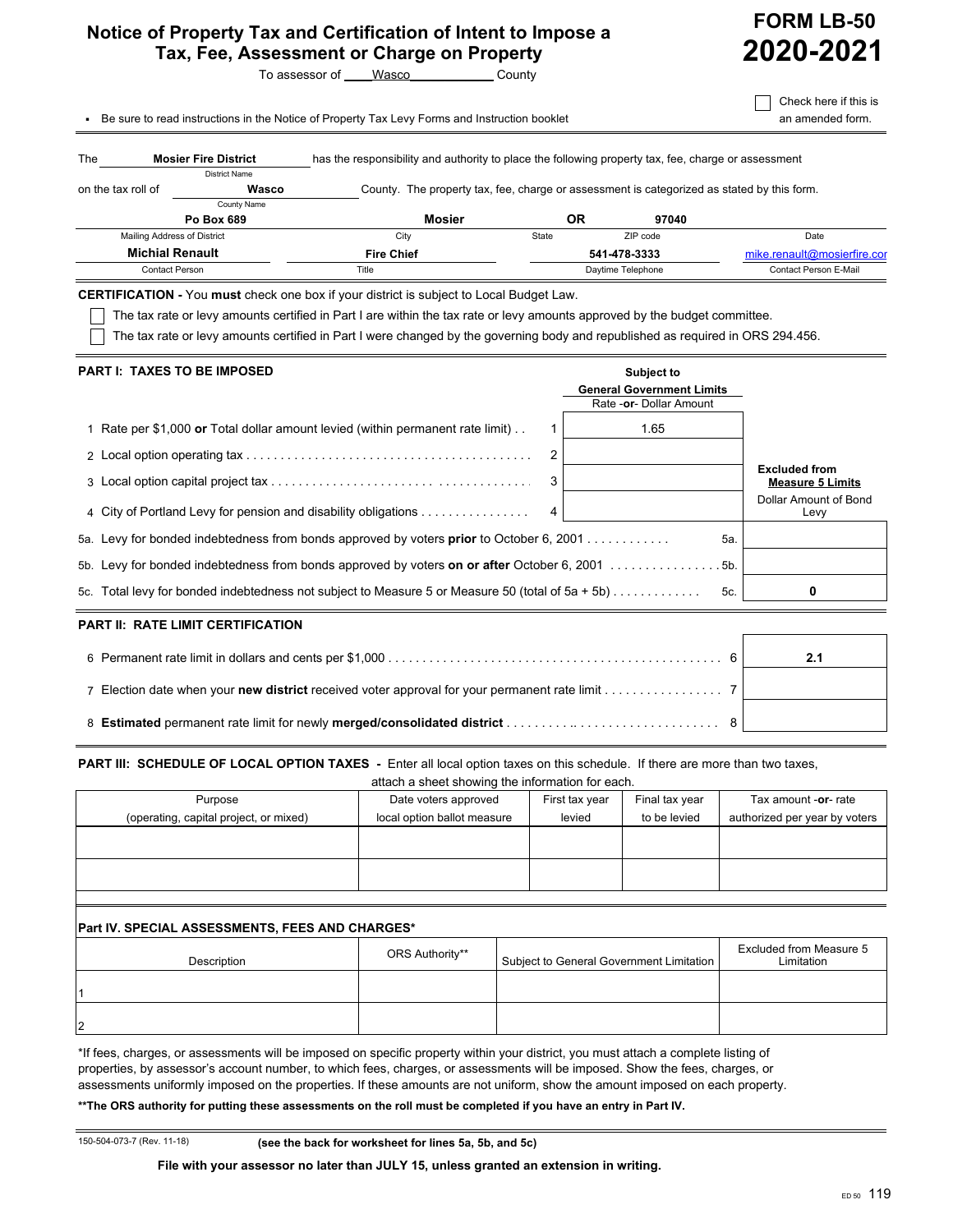# **Worksheet for Allocating Bond Taxes**

*Debt service requirements for bonds approved prior to October 6, 2001 (including advanced refunding issues):*



|                                                                                                        |                 |              |                           | Debt service requirements for bonds approved prior to October 6, 2001 (including advanced refunding issues): |                |                      |                | Total                                    |  |
|--------------------------------------------------------------------------------------------------------|-----------------|--------------|---------------------------|--------------------------------------------------------------------------------------------------------------|----------------|----------------------|----------------|------------------------------------------|--|
|                                                                                                        |                 |              |                           | Principle                                                                                                    | Interest       |                      |                |                                          |  |
| <b>Bond A:</b>                                                                                         |                 | Bond Issue 1 |                           | 5,000.00                                                                                                     | 500.00         |                      |                | 5,500.00                                 |  |
|                                                                                                        |                 | Bond Issue 2 |                           | 3,000.00                                                                                                     | 250.00         |                      |                | 3,250.00                                 |  |
|                                                                                                        |                 | Bond Issue 3 |                           | 1,000.00                                                                                                     | 100.00         |                      |                | 1,100.00                                 |  |
|                                                                                                        |                 |              |                           |                                                                                                              | <b>Total A</b> |                      |                | 9,850.00                                 |  |
| Debt service requirements for bonds approved on or after October 6, 2001 (including advanced refunding |                 |              |                           |                                                                                                              |                |                      |                |                                          |  |
|                                                                                                        |                 |              |                           | Principle                                                                                                    |                | Interest             |                | Total                                    |  |
| <b>Bond B:</b>                                                                                         |                 | Bond Issue 1 |                           | 3,000.00                                                                                                     | 50.00          |                      |                | 3,050.00                                 |  |
|                                                                                                        |                 |              |                           |                                                                                                              |                |                      | <b>Total B</b> | 3,050.00                                 |  |
|                                                                                                        |                 |              |                           |                                                                                                              |                | Total Bond $(A + B)$ |                | 12,900.00                                |  |
| Formula for determining the division of tax:                                                           |                 |              |                           |                                                                                                              |                |                      |                |                                          |  |
| <b>Total A</b><br>$=$<br>- \$                                                                          | 9,850.00<br>$=$ | Allocation % | $\boldsymbol{\mathsf{X}}$ | Bond Levy                                                                                                    |                | \$                   |                | 3,818.00 (enter on line 5a on the front) |  |
| Total $A + B =$ \$                                                                                     | 12,900.00       | 0.7636       | $\%$                      | 5,000.00<br>\$                                                                                               |                |                      |                |                                          |  |
| <b>Total B</b><br>- \$<br>$=$                                                                          | 3,050.00<br>$=$ | Allocation % | $\boldsymbol{\mathsf{X}}$ | <b>Bond Levy</b>                                                                                             |                | \$                   |                | 1,182.00 (enter on line 5b on the front) |  |
| Total $A + B =$ \$                                                                                     | 12,900.00       | 0.2364       | $\frac{0}{0}$             | 5,000.00<br>\$                                                                                               |                |                      |                |                                          |  |